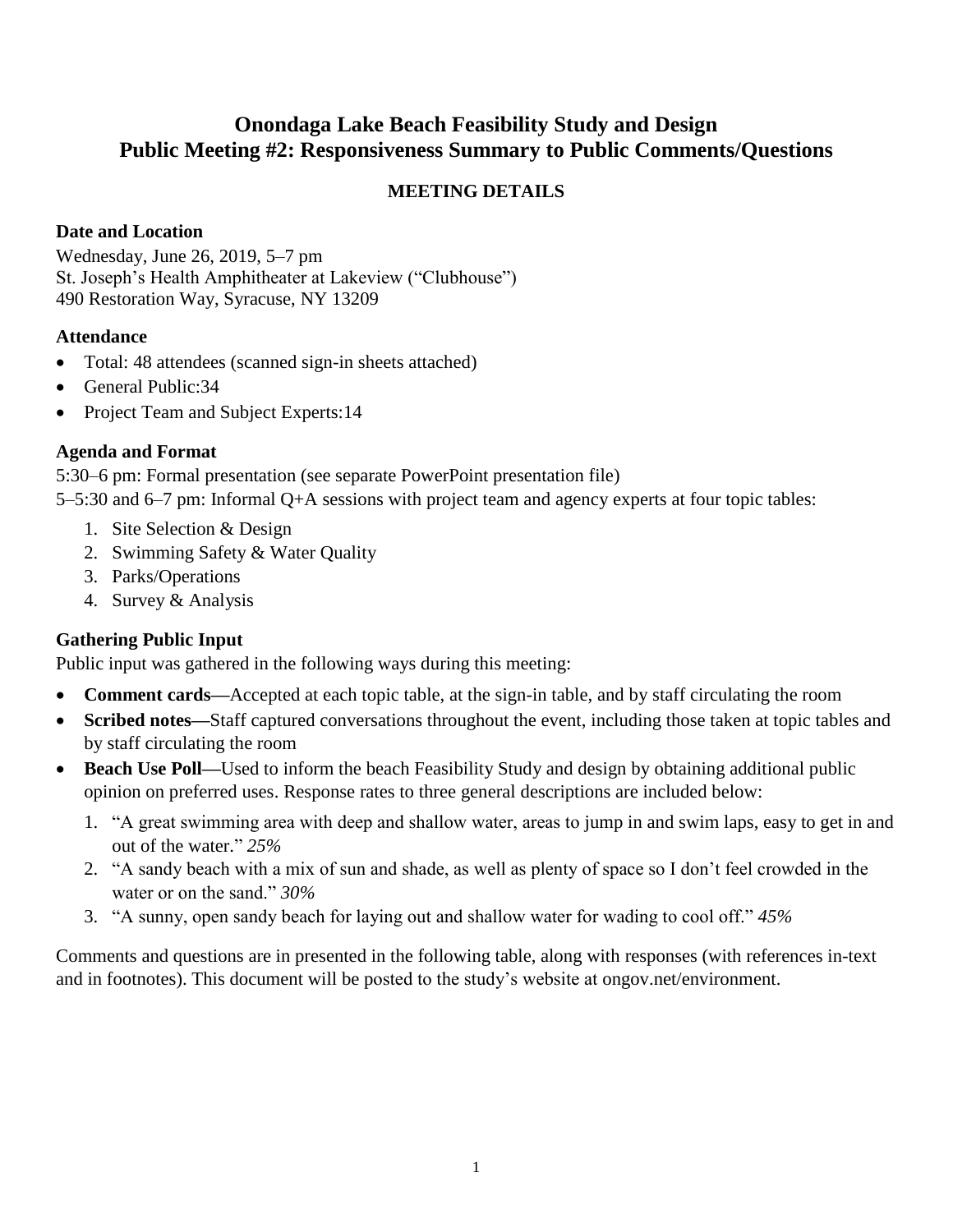| <b>Comment/Question</b>                                                                                                    | <b>Response</b>                                                                                                                                                                                                                                                                                                                                                                                                                                                                                                                                                                                                                                                                                                                                                                                                                                                                                                                                                                                                                                            |
|----------------------------------------------------------------------------------------------------------------------------|------------------------------------------------------------------------------------------------------------------------------------------------------------------------------------------------------------------------------------------------------------------------------------------------------------------------------------------------------------------------------------------------------------------------------------------------------------------------------------------------------------------------------------------------------------------------------------------------------------------------------------------------------------------------------------------------------------------------------------------------------------------------------------------------------------------------------------------------------------------------------------------------------------------------------------------------------------------------------------------------------------------------------------------------------------|
|                                                                                                                            | <b>Topic: General Questions or Comments</b>                                                                                                                                                                                                                                                                                                                                                                                                                                                                                                                                                                                                                                                                                                                                                                                                                                                                                                                                                                                                                |
| "Why spend resources to<br>study a beach?"                                                                                 | The purpose of this study is to determine the feasibility of a beach on Onondaga Lake<br>given fiscal impacts, suitability of the study area for public bathing and swimming <sup>1</sup> , and<br>public input through market analysis and public engagement.                                                                                                                                                                                                                                                                                                                                                                                                                                                                                                                                                                                                                                                                                                                                                                                             |
|                                                                                                                            | The study is paid for by a grant from the New York State Department of State<br>(NYSDOS). On December 13, 2017, Onondaga County (County) was competitively<br>awarded an Environmental Protection Fund (EPF) Local Waterfront Revitalization<br>Program (LWRP) grant from the New York State Department of State (NYSDOS) to<br>conduct a Feasibility Study for a swimming beach on Onondaga Lake's northeastern<br>shoreline and complete associated design work for the most feasible beach location. The<br>NYSDOS LWRP funding was applied for because the Onondaga County Capital<br>Improvement Plan 2017-2022 includes \$300,000 for Beach Development at Onondaga<br>Lake Park. This grant supplemented the proposed local expenditure. The Feasibility<br>Study is intended to provide the County Legislature, the State, and the general public with<br>the ecological, financial, health and safety, and public opinion information necessary to<br>make a decision on whether and where to create a public swimming beach on Onondaga<br>Lake. |
| "Doesn't seem much<br>different than what is<br>already there, why spend<br>taxpayer money on<br>something we don't need?" | There is currently no public swimming beach on Onondaga Lake nor is there funding to<br>build a beach. However, this would be a significant recreational enhancement for<br>Onondaga Lake Park that would also have a cost which needs to be considered in<br>addition to an assessment of the usefulness of a beach Onondaga Lake. If results were<br>to support a beach and the County decided to build one, the intent would be to create a<br>swimming area that is little-changed from the existing condition. The addition of park<br>amenities that improve public safety and comfort for visitors while enjoying the<br>waterfront would be the focus of any investment made.                                                                                                                                                                                                                                                                                                                                                                      |
|                                                                                                                            | The potential to have a beach on Onondaga Lake is the result of the successful work<br>that was performed under the Amended Consent Judgment (ACJ) with NYSDEC. It<br>was the State's goal and intent that remediation efforts bring Onondaga Lake and its<br>tributaries into compliance with water quality standards and criteria associated with a<br>Class B Waterbody. The study area and all potential locations considered are within<br>these class "B" waters on Onondaga Lake so this study process comports with the<br>NYSDEC's intent of the remedial work.                                                                                                                                                                                                                                                                                                                                                                                                                                                                                   |
|                                                                                                                            | Per the NYSDEC's publicly available Fact Sheet on Onondaga Lake:                                                                                                                                                                                                                                                                                                                                                                                                                                                                                                                                                                                                                                                                                                                                                                                                                                                                                                                                                                                           |
|                                                                                                                            | "Long considered one of the most polluted lakes in nation, Onondaga Lake<br>water quality has greatly improved over the past 10 years and now supports<br>most uses. Northern Onondaga Lake is a Class B waterbody, suitable for use as<br>a public bathing beach, general recreation and support of aquatic life, but not as<br>a water supply. Public bathing and other recreation use are fully supported<br>although currently there are no designated public beaches on the lake. Previous<br>assessments had indicated these uses to be impaired; however, data for the<br>period from 2002-2012 show pathogen (coliform) standards for protection of<br>contact recreation to be consistently met." <sup>1</sup>                                                                                                                                                                                                                                                                                                                                    |

 $\overline{a}$ <sup>1</sup> https://www.dec.ny.gov/docs/water\_pdf/wioswegoonondaga.pdf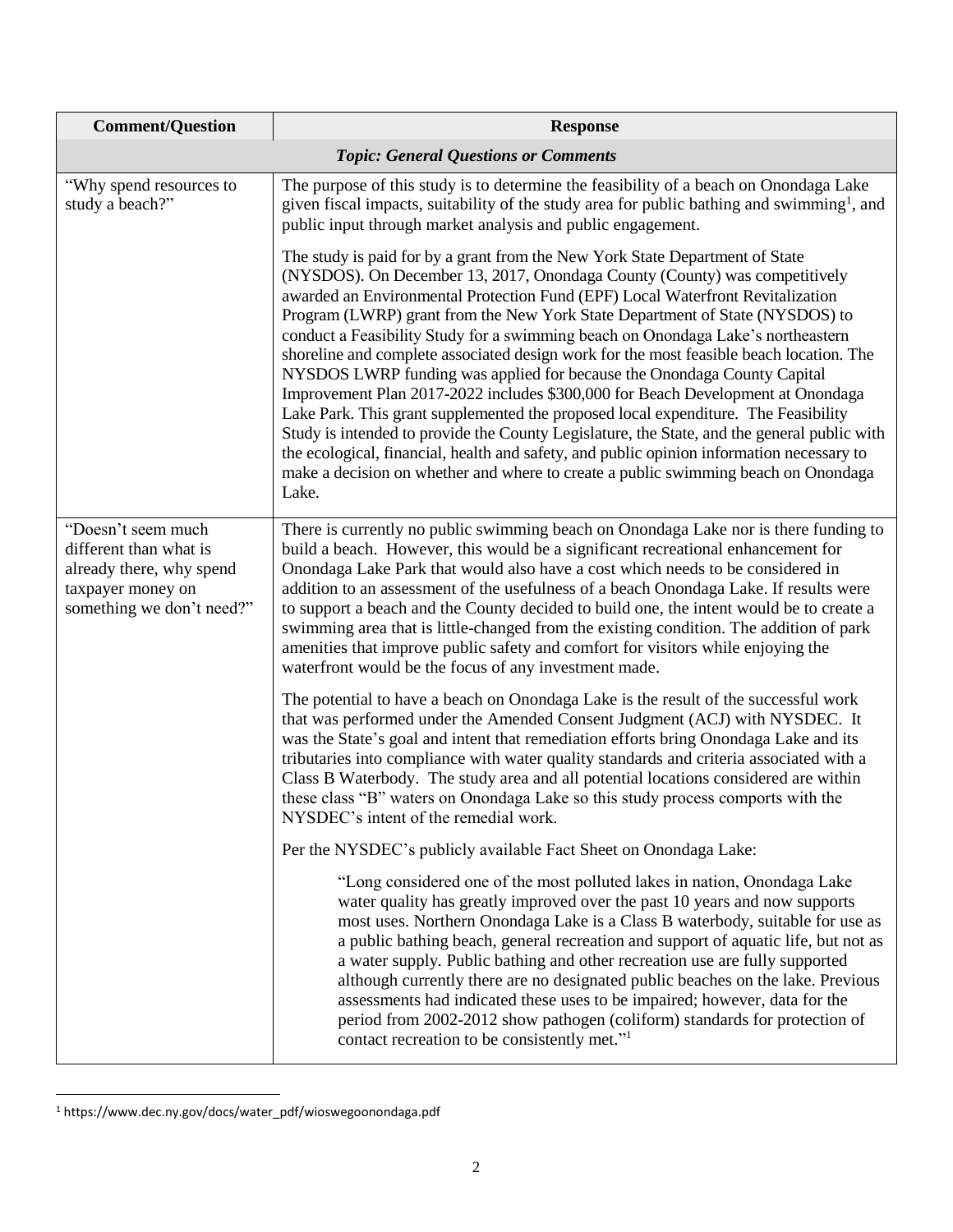| <b>Comment/Question</b>                                                    | <b>Response</b>                                                                                                                                                                                                                                                                                                                                                                                                                                                                                                                                                                                                                                                                                                                                                                                                                                                                                                                                                                                                                                                                                                                                                                                                                                                  |
|----------------------------------------------------------------------------|------------------------------------------------------------------------------------------------------------------------------------------------------------------------------------------------------------------------------------------------------------------------------------------------------------------------------------------------------------------------------------------------------------------------------------------------------------------------------------------------------------------------------------------------------------------------------------------------------------------------------------------------------------------------------------------------------------------------------------------------------------------------------------------------------------------------------------------------------------------------------------------------------------------------------------------------------------------------------------------------------------------------------------------------------------------------------------------------------------------------------------------------------------------------------------------------------------------------------------------------------------------|
| "The public doesn't want a<br>beach, why study it?"                        | The public has expressed interest in an Onondaga Lake swimming beach consistently<br>over time. Since the 1930s, <sup>2</sup> the County has explored a recreational goal of adding a<br>bathing beach on the northern end of the lake. The 1975 Onondaga County<br>Environmental Plan incorporated future bathing beach plans for Onondaga Lake stating<br>that, "Without question the water resource with the greatest potential for future<br>recreational development is Onondaga Lake. <sup>3</sup> " The Onondaga Lake Partnership<br>Reconnecting with Onondaga Lake 2007 Report <sup>4</sup> cited public interest in a swimming<br>beach on the shores on Onondaga Lake, emphasizing the importance of maintaining the<br>shoreline for public recreational use. A FOCUS on Onondaga Lake 2012 Report <sup>5</sup><br>reviewed 54 past public surveys and visioning sessions which date back to 1928<br>regarding the future of Onondaga Lake and undertook a more recent public opinion<br>study with diverse local stakeholders which was comprised of over 1,100 respondents.<br>The 2012 report concluded that a majority of the respondents indicated that having a<br>public beach on Onondaga Lake would be important or very important to them. |
|                                                                            | One goal of the Feasibility Study is to further examine public interest in new beach<br>amenities and swimming access for Onondaga Lake. Results of the 2019 online survey, <sup>6</sup><br>which collected the opinions of over 2,000 respondents, support that it is reasonable to<br>assume there would be at least 31,600 potential first-time beach visitors in a season.<br>This calculation is based on those who are already using Onondaga Lake Park, believe<br>the lake is safe for swimming, are currently visiting other beaches in the region, and<br>indicated they would use a beach at the park if it were developed. <sup>7</sup>                                                                                                                                                                                                                                                                                                                                                                                                                                                                                                                                                                                                              |
|                                                                            | The County's Feasibility Study has examined public interest in a beach and performed a<br>detailed analysis of what building a beach might entail. Each step in the ongoing<br>process has included public comments and full disclosure of report material which is<br>available on the Office of Environment website for Onondaga County. The County has<br>followed project guidance provided by the NYSDOS LWRP regarding the study<br>process and format of meetings. The County has brought together a team of consultants<br>with the necessary expertise in the science, engineering, public health, and policy<br>aspects of a creating a public beach that can help further community utilization of<br>Onondaga Lake.                                                                                                                                                                                                                                                                                                                                                                                                                                                                                                                                  |
|                                                                            | Topic: Market Analysis/Public Survey Report                                                                                                                                                                                                                                                                                                                                                                                                                                                                                                                                                                                                                                                                                                                                                                                                                                                                                                                                                                                                                                                                                                                                                                                                                      |
| "Please hire an actual<br>polling company to do an<br>independent sample." | We did. A major component of the Feasibility Study was focused on gathering public<br>input and feedback. This was captured in a comprehensive market analysis survey,<br>which was conducted by Danter Economic Development Strategies. Danter is a national<br>independent research and consulting firm specializing in market research, demographic<br>information, and developing site-specific market feasibility studies. The company has<br>completed over 17,000 feasibility studies over 30 years, including numerous projects<br>that apply their public polling strategies to recreational project development. This<br>expertise in survey methodology, professionalism, and scope of services are why the                                                                                                                                                                                                                                                                                                                                                                                                                                                                                                                                           |

<sup>2</sup> "West Shore Park, Onondaga Lake" (1945) *Sargent, Webster, Grenshaw & Foley, Architects.* The Post-War Report, Syracuse-Onondaga Post-War Planning Council, City of Syracuse.

<sup>3</sup> "Onondaga County Environmental Plan" (1975), *Onondaga County Environmental Management Council.*

<sup>4</sup> https://pdfs.semanticscholar.org/1adb/4a65b0f709c00c29a4fb17c167d5befe1d26.pdf

<sup>5</sup> http://www.focussyracuse.org/wp-content/uploads/2018/02/F.O.C.U.S.-on-Onondaga-Lake-Report2.pdf

<sup>6</sup> http://www.ongov.net/environment/documents/MarketAnalysisSurveyResultsFullReport\_BeachStudy.pdf

<sup>7</sup> http://www.ongov.net/environment/documents/BeachAttendanceProjection.pdf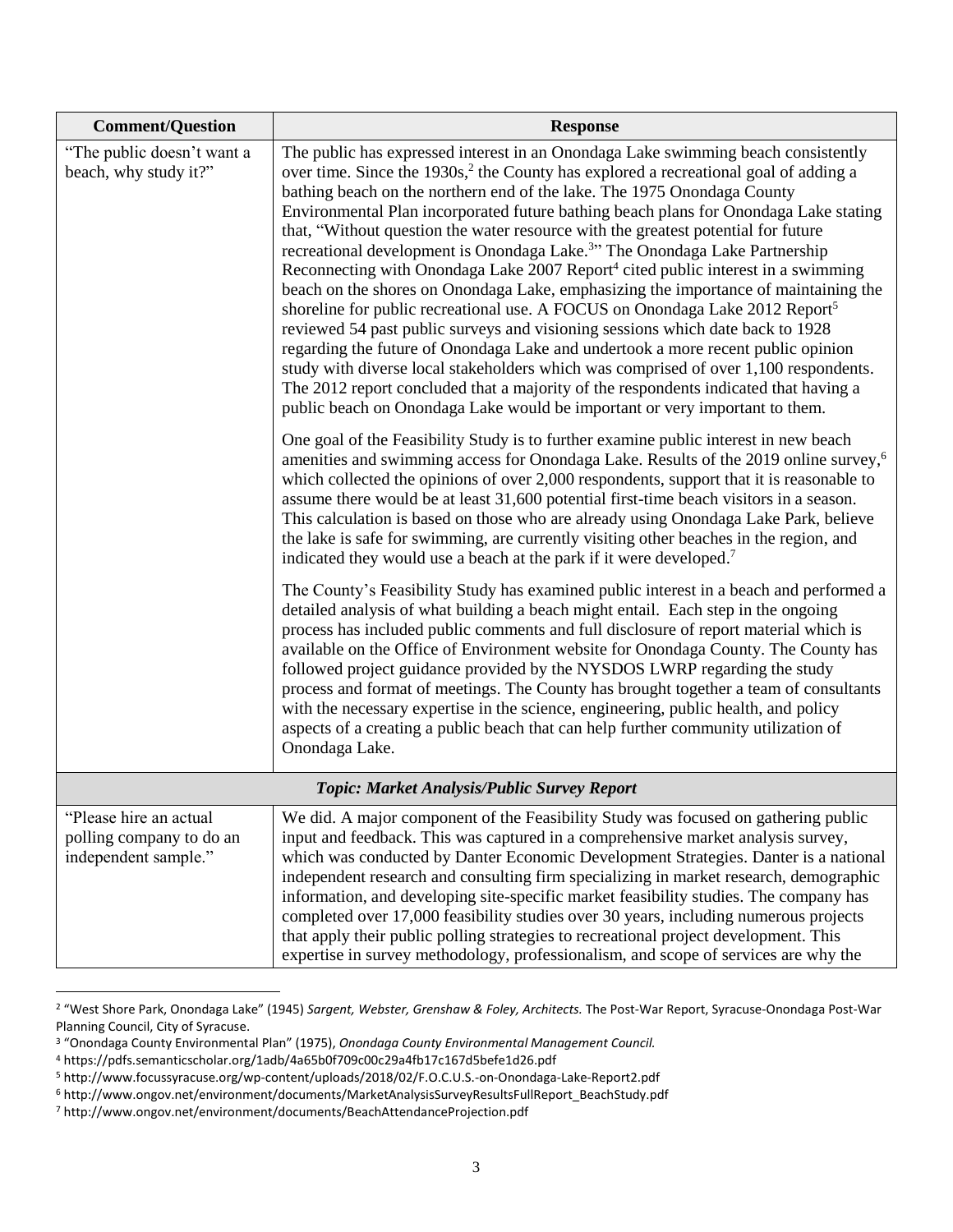| <b>Comment/Question</b>                                                                                                                                               | <b>Response</b>                                                                                                                                                                                                                                                                                                                                                                                                                                                                                                                                                                                                                                                                                                                                                                                                                                                                    |
|-----------------------------------------------------------------------------------------------------------------------------------------------------------------------|------------------------------------------------------------------------------------------------------------------------------------------------------------------------------------------------------------------------------------------------------------------------------------------------------------------------------------------------------------------------------------------------------------------------------------------------------------------------------------------------------------------------------------------------------------------------------------------------------------------------------------------------------------------------------------------------------------------------------------------------------------------------------------------------------------------------------------------------------------------------------------|
|                                                                                                                                                                       | County selected Danter to design, interpret, and synthesize the electronic public<br>survey. <sup>8</sup> The data and results presented at the second public meeting and in the report<br>reflect the responses submitted and cross-tabulated in the survey. <sup>9</sup>                                                                                                                                                                                                                                                                                                                                                                                                                                                                                                                                                                                                         |
| "The public has not been<br>sufficiently educated about<br>this lake project. Online<br>surveys are completely<br>inadequate."                                        | The survey, which was conducted as part of the Feasibility Study, was not designed as a<br>tool to educate the public about the beach study, nor does it claim to do so. The survey<br>was designed to gather public input regarding Onondaga Lake and the potential of a<br>beach on its shores. The survey was released and publicized prior to the first public<br>meeting with the intent that interested residents would attend the public meetings to<br>learn more about the project. The purpose of the survey was to gauge public opinion in<br>the context of conducting the Feasibility Study and not intended to supplant any other<br>public outreach regarding Onondaga Lake. All information presented at meetings is<br>available online. <sup>10</sup>                                                                                                            |
|                                                                                                                                                                       | The Feasibility Study process involves four public education events (3 public meetings<br>and 1 public outreach event) where information is presented and public comments are<br>received. All material related to the study is available online at the <b>Office</b> of<br><b>Environment website</b> and has been since the start of the study in January of 2019. In<br>addition, there has been extensive media coverage of meetings and study findings.                                                                                                                                                                                                                                                                                                                                                                                                                       |
| "57% of people who<br>participated in the internet<br>survey responded they do<br>not consider Onondaga Lake<br>to be safe for swimming,<br>what does this indicate?" | The survey provides vital insight into a generalized understanding of the Lake's water<br>quality and the need for further public education and outreach on the differing regions<br>of the lake and their respective water quality assessments. In the survey, 57% of<br>respondents said they believed the lake is not safe for swimming. Nonetheless, the<br>majority of the lake, the northern three quarters, is a Class B waterbody, as declared by<br>NYSDEC and has maintained New York State swimming standards according to the<br>New York State Department of Health, for over 10 consecutive years. The need to<br>provide further education and outreach opportunities for the public regarding the<br>appropriateness of the lake for swimming will be incorporated into the Feasibility<br>Study.                                                                  |
|                                                                                                                                                                       | <b>Topic: Public Participation and County Responsiveness</b>                                                                                                                                                                                                                                                                                                                                                                                                                                                                                                                                                                                                                                                                                                                                                                                                                       |
| "Public dialogue is needed."                                                                                                                                          | This Feasibility Study is structured to include public input throughout the process using<br>various means of communication. In January 2019, a brief electronic survey <sup>11</sup> was sent<br>by email to a target audience (County residents) of over 20,000 people. Addresses were<br>gathered through various County, NYSDEC, Cornell Cooperative Extension, and other<br>local partners' list-serves, <sup>12</sup> along with being publicized in major local news sources <sup>13</sup><br>and social media platforms. <sup>14</sup> The survey was made available for 1 month. The County<br>received 2,000 responses that were synthesized into a market analysis report and made<br>available online. <sup>15</sup> Two of the three planned public meetings have been held to<br>communicate updates about the study while gathering additional public feedback. The |

 $\overline{a}$ <sup>8</sup> http://www.danter.com/method/default.htm

<sup>9</sup> http://www.ongov.net/environment/documents/MarketAnalysisSurveyResultsFullReport\_BeachStudy.pdf

<sup>10</sup> http://www.ongov.net/environment/BeachStudyDocuments.html

<sup>11</sup> http://www.ongov.net/environment/documents/FinalQuestionaire.pdf

<sup>12</sup> https://www.dec.ny.gov/public/65855.html

<sup>13</sup> https://www.syracuse.com/news/2019/01/survey-asks-would-you-swim-at-an-onondaga-lake-beach.html

<sup>14</sup> https://twitter.com/OCEnvironment

<sup>15</sup> http://www.ongov.net/environment/documents/MarketAnalysisSurveyResultsFullReport\_BeachStudy.pdf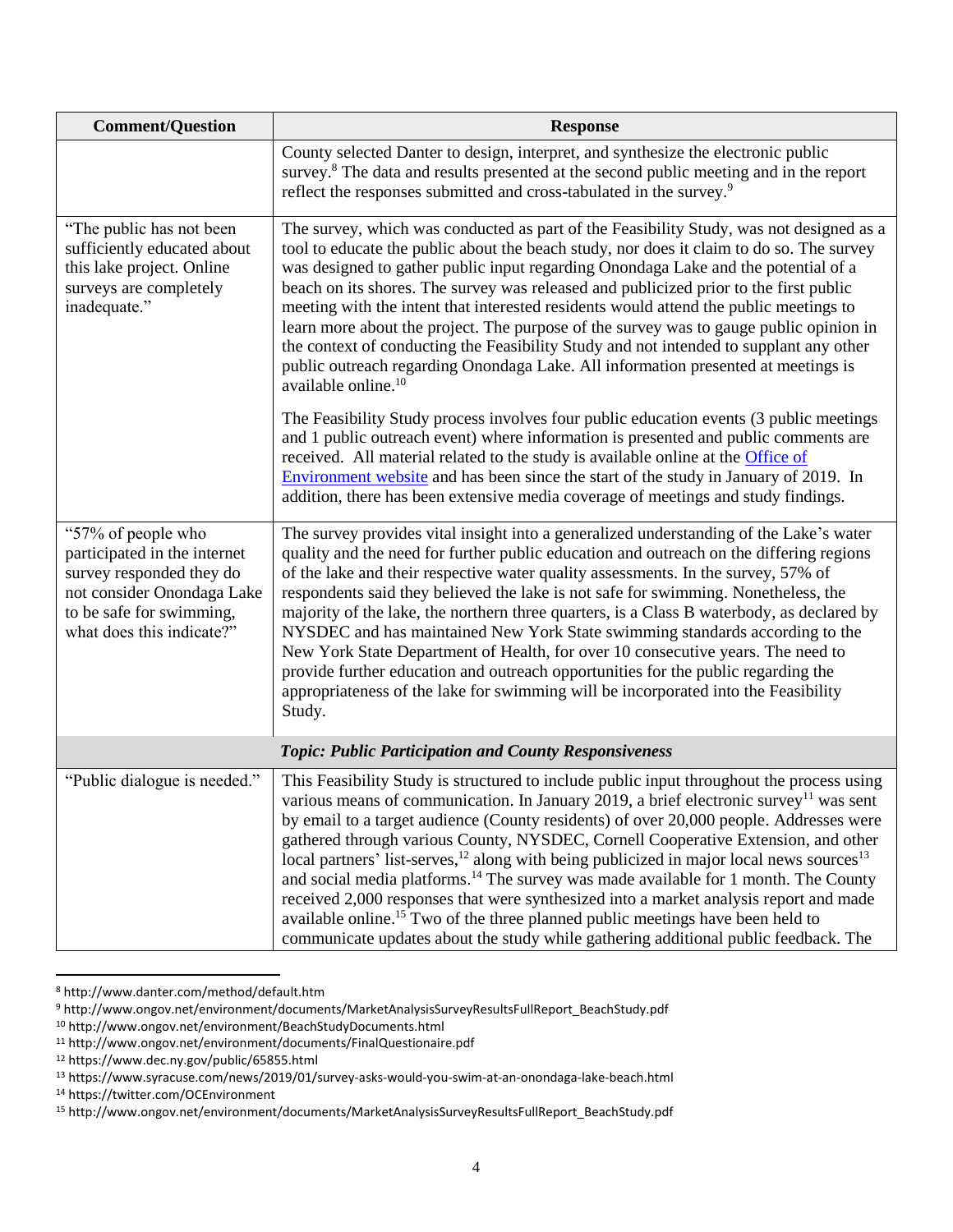| <b>Comment/Question</b>                                                                                                                             | <b>Response</b>                                                                                                                                                                                                                                                                                                                                                                                                                                                                                                                                                                                                                                                                                                                                                                                                                                                                                                                                                                                                                                                                                                                                                                                                                                                                                                                                                                                      |
|-----------------------------------------------------------------------------------------------------------------------------------------------------|------------------------------------------------------------------------------------------------------------------------------------------------------------------------------------------------------------------------------------------------------------------------------------------------------------------------------------------------------------------------------------------------------------------------------------------------------------------------------------------------------------------------------------------------------------------------------------------------------------------------------------------------------------------------------------------------------------------------------------------------------------------------------------------------------------------------------------------------------------------------------------------------------------------------------------------------------------------------------------------------------------------------------------------------------------------------------------------------------------------------------------------------------------------------------------------------------------------------------------------------------------------------------------------------------------------------------------------------------------------------------------------------------|
|                                                                                                                                                     | County publicized both meetings through sending press releases <sup>16</sup> to local news<br>sources <sup>17</sup> and posting to websites and social media. <sup>18</sup> Both public meetings were open to<br>the press and received coverage by various news sources. <sup>19</sup> <sup>20</sup> The public notifications<br>for both meetings were sent at least 2 weeks prior to the event, and all meeting<br>summaries and information presented have been made public. <sup>21</sup>                                                                                                                                                                                                                                                                                                                                                                                                                                                                                                                                                                                                                                                                                                                                                                                                                                                                                                       |
| "Would prefer more<br>accessible public meeting<br>location, such as the<br><b>Southwest Community</b><br>Center or the Bishop<br>Harrison Center." | We appreciate the comments noting that the Amphitheater is not directly accessible by<br>public transportation and thank those who provided suggestions for more accessible<br>meeting locations. The first meeting was held at Destiny USA, a location selected based<br>on its proximity to the study sites, space availability, and public transportation access.<br>The second meeting was held at the Clubhouse at St. Joseph's Health at Lakeview<br>Amphitheater, selected for its view of the study sites, visible from outside and inside the<br>meeting location, and space availability. We will review the accessibility of multiple<br>locations for our third public meeting and pledge that the selected venue be accessible<br>with public transportation.                                                                                                                                                                                                                                                                                                                                                                                                                                                                                                                                                                                                                           |
| "Would prefer town hall<br>meeting format, where<br>questions are publicly aired<br>and heard."                                                     | In developing the plan for the Feasibility Study, several meeting formats were<br>considered, including a "town hall" format; however, formats of both public meetings<br>to date follow research-based facilitation guidelines for engaging individuals in<br>productive conversation to gather feedback and insight regarding complex issues. <sup>22</sup> This<br>style consists of small-groups, facilitated Q&A discussions with topic tables and<br>accompanying "subject experts" to allow questions to be answered by the most<br>appropriate and knowledgeable person in the most comprehensive way practical. This is<br>a time-efficient format that also encourages participation by those who may not feel<br>comfortable asking questions in a larger group setting. <sup>23</sup> This format of the public<br>meetings is consistent with the strategy of engagement currently used by our leading<br>state agencies on similar, complex projects and addresses concerns about the<br>shortcomings of an "open mic" format, which is less effective in generating discussion<br>or answering questions with the responsiveness they deserve. <sup>24</sup> These public meetings<br>should not to be confused with public hearings, which are held by a governing body<br>prior to the adoption or amendment of local laws, nor are they subject to the associated<br>stipulations. |
| "We need more public<br>meetings on this topic with<br>open questions and answers<br>so everyone can hear."                                         | The Office of Environment added an education and outreach event on the Feasibility<br>Study during the Onondaga County Save the Rain Clean Water Fair on September 7,<br>2019. The event was free and open to the public, and the Office of the Environment was<br>present to answer questions and receive feedback from attendees on beach concepts. A<br>third public meeting is currently scheduled for late 2019. We will take this comment<br>under advisement should the project progress to design development.                                                                                                                                                                                                                                                                                                                                                                                                                                                                                                                                                                                                                                                                                                                                                                                                                                                                               |

 $\overline{\phantom{a}}$ <sup>16</sup> http://www.ongov.net/environment/documents/PublicMtg\_2\_Announcement\_OnondagaBeach\_STHLA.pdf

<sup>17</sup> https://www.waer.org/post/public-swimming-onondaga-lake-beach-how-feasible-how-desirable-it

<sup>18</sup> http://www.ongov.net/environment/OnondagaLakeBeachStudy.html

<sup>19</sup> https://www.syracuse.com/news/2019/04/onondaga-lake-beach-could-see-thousands-of-swimmers-despite-lakes-reputation.html

<sup>20</sup> https://spectrumlocalnews.com/nys/central-ny/news/2019/06/27/onondaga-lake-beach-survey-results

<sup>21</sup> http://www.ongov.net/environment/OnondagaLakeBeachStudy.html

<sup>22</sup> https://www.epa.gov/international-cooperation/public-participation-guide-process-planning

<sup>23</sup> http://mrsc.org/Home/Explore-Topics/Governance/Citizen-Participation-and-Engagement/Communication-and-Citizen-Participation-Techniques.aspx

<sup>24</sup> https://www.dot.ny.gov/i81opportunities/community-meetings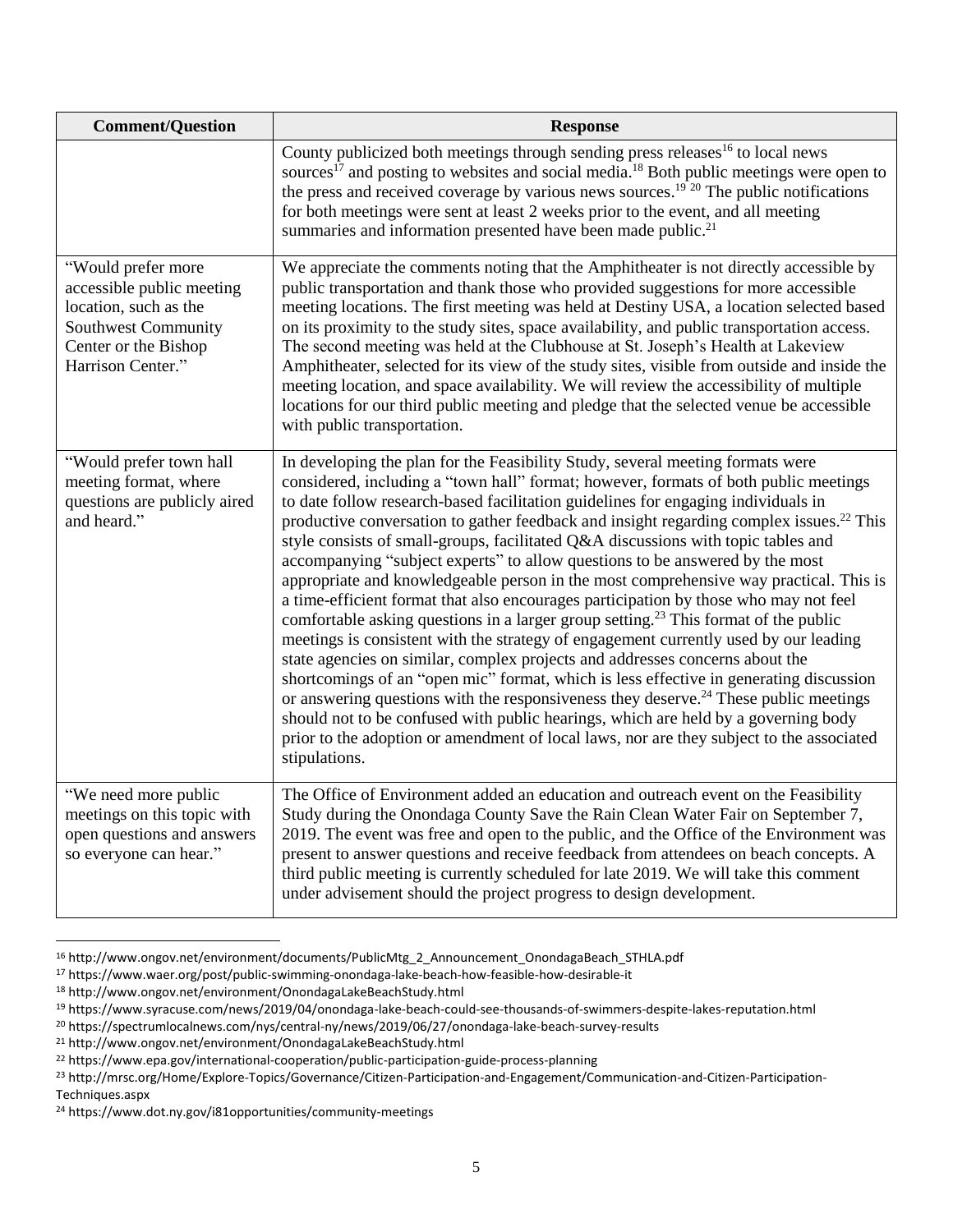| <b>Comment/Question</b>                                               | <b>Response</b>                                                                                                                                                                                                                                                                                                                                                                                                                                                                                                                                                                                                                                                                                                                                                                                                                                                                                                                    |
|-----------------------------------------------------------------------|------------------------------------------------------------------------------------------------------------------------------------------------------------------------------------------------------------------------------------------------------------------------------------------------------------------------------------------------------------------------------------------------------------------------------------------------------------------------------------------------------------------------------------------------------------------------------------------------------------------------------------------------------------------------------------------------------------------------------------------------------------------------------------------------------------------------------------------------------------------------------------------------------------------------------------|
| "Why is there not a 'no<br>beach' option in the Beach<br>Bucks Poll?" | The Beach Bucks Poll was a follow-up exercise from the Public Survey to gather<br>further public opinion to inform elements for the design phase of the Feasibility Study.<br>The poll measured the participating public's opinions on their preferred beach uses<br>captured in three potential design concepts (see page 1 of this document). The design<br>concepts are not mutually exclusive, nor was the poll a formal or final vote on beach<br>amenities or design. The poll was available at the second public meeting and the Clean<br>Water Fair outreach event.                                                                                                                                                                                                                                                                                                                                                        |
|                                                                       | The "no beach" option was not included as an option in the Beach Bucks Poll visioning<br>exercise because the intent of the poll was to inform design of a potential beach that<br>best reflects the public opinion. A "no beach" option is already being represented by the<br>current use of the space and thus would not fit in a design visioning exercise. At the<br>second public meeting, those who rejected this activity and requested a "no beach"<br>option were encouraged to submit their opinions as public comments at our various<br>topic tables. Staff from the project team also circulated the room, scribing comments<br>from those attendees who declined to provide written comments so that these<br>sentiments were recorded and responded to. There was no opposition to the poll<br>exercise at the Clean Water Fair. Results of the polls from both events can be found on<br>page 1 of this document. |
| "County is tightly"<br>controlling discussion and<br>not listening."  | The format for the public meetings is purposely structured as described above to allow<br>for interaction between members of the public and the people involved in conducting<br>the study. We are listening. The County acknowledges, records, and responds to each<br>comment submitted verbally and by index card at each public event, as well as the<br>comments submitted electronically on our website submission form and sent through<br>email. These comments and responses will all be included in the final Feasibility Study<br>and design that will be submitted to NYSDOS. When practical, comments will be<br>folded into the suggested design component of the study.                                                                                                                                                                                                                                             |
|                                                                       | <b>Topic: Water Quality and Sediments</b>                                                                                                                                                                                                                                                                                                                                                                                                                                                                                                                                                                                                                                                                                                                                                                                                                                                                                          |
| "How was it confirmed that<br>the Lake is now<br>swimmable?"          | New York State water quality standards for primary and secondary contact recreation,<br>including swimming, have been met in the northern basin of Onondaga Lake for more<br>than 10 years. <sup>25</sup> The northern basin (or "Onondaga Lake, Northern End" [0702-0003])<br>segment includes the area of the lake northwest of a line from a point on the west shore<br>$0.25$ mile northwest of an unnamed tributary $(5a)$ to a point on the east shore 0.6 miles<br>southeast of Bloody Brook, encompassing more than half of the total lake surface area. <sup>26</sup>                                                                                                                                                                                                                                                                                                                                                     |
|                                                                       | Please see the following statement from NYSDEC's publicly available Fact Sheet on<br>Onondaga Lake:                                                                                                                                                                                                                                                                                                                                                                                                                                                                                                                                                                                                                                                                                                                                                                                                                                |
|                                                                       | "Long considered one of the most polluted lakes in nation, Onondaga Lake<br>water quality has greatly improved over the past 10 years and now supports<br>most uses. Northern Onondaga Lake is a Class B waterbody, suitable for use as<br>a public bathing beach, general recreation and support of aquatic life, but not as<br>a water supply. Public bathing and other recreation use are fully supported<br>although currently there are no designated public beaches on the lake. Previous<br>assessments had indicated these uses to be impaired; however, data for the                                                                                                                                                                                                                                                                                                                                                      |

<sup>25</sup> http://static.ongov.net/WEP/AMP/2017\_AMPREPORT/AMPReport\_2017.pdf

 $\overline{\phantom{a}}$ 

<sup>26</sup> https://www.dec.ny.gov/docs/water\_pdf/wioswegoonondaga.pdf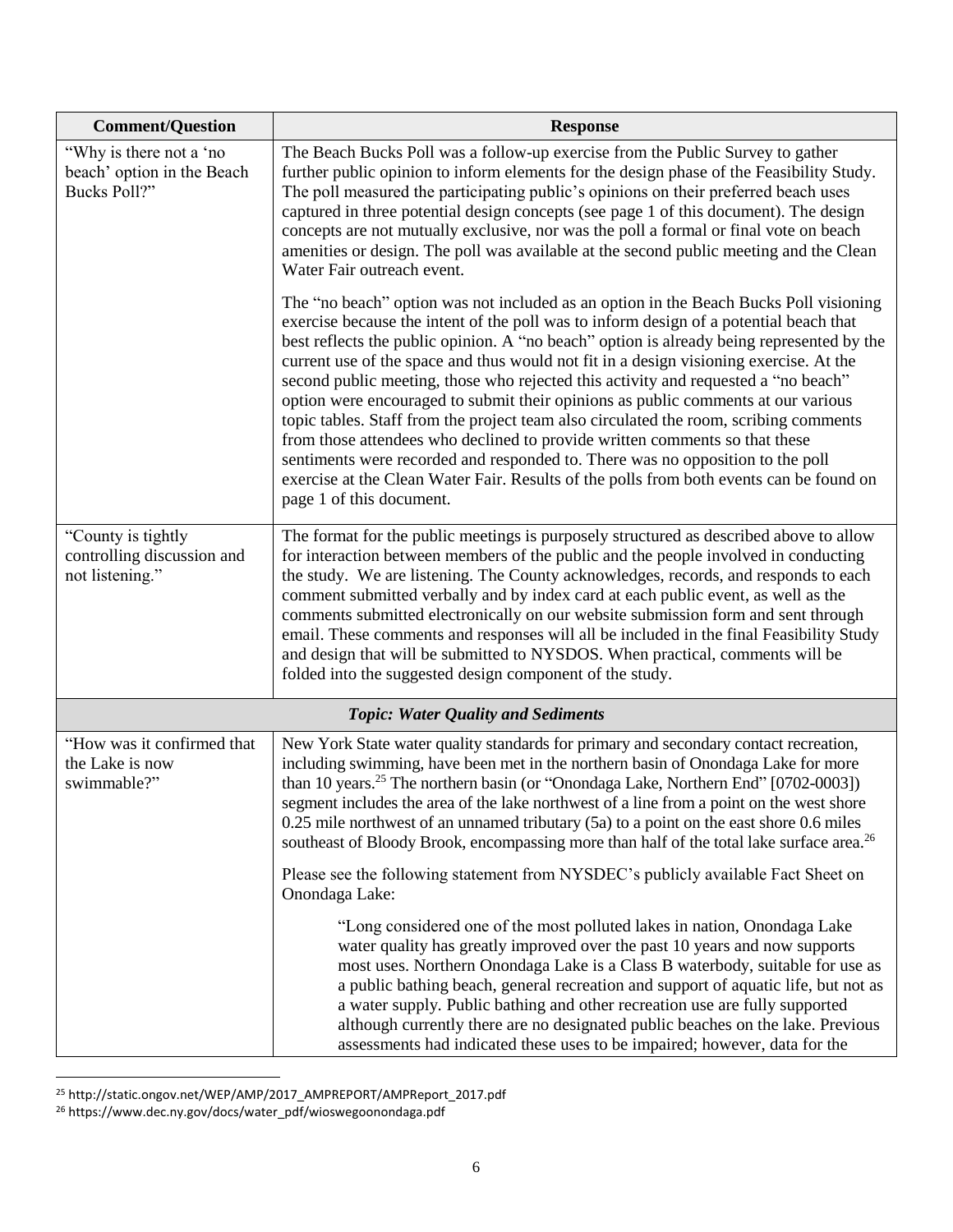| <b>Comment/Question</b>                                                                                                               | <b>Response</b>                                                                                                                                                                                                                                                                                                                                                                                                                                                                                                                                                                                                                                                                                                                                                                                                                                                                                                                                                                                                                                                                                                                  |
|---------------------------------------------------------------------------------------------------------------------------------------|----------------------------------------------------------------------------------------------------------------------------------------------------------------------------------------------------------------------------------------------------------------------------------------------------------------------------------------------------------------------------------------------------------------------------------------------------------------------------------------------------------------------------------------------------------------------------------------------------------------------------------------------------------------------------------------------------------------------------------------------------------------------------------------------------------------------------------------------------------------------------------------------------------------------------------------------------------------------------------------------------------------------------------------------------------------------------------------------------------------------------------|
|                                                                                                                                       | period from 2002-2012 show pathogen (coliform) standards for protection of<br>contact recreation to be consistently met."28                                                                                                                                                                                                                                                                                                                                                                                                                                                                                                                                                                                                                                                                                                                                                                                                                                                                                                                                                                                                      |
| "This is still a Superfund<br>site. If you want to build a<br>beach, make it NOT a<br>Superfund site anymore."                        | It is important to distinguish between the water quality and remedial history of the area<br>proposed for this project in the northeastern portion of the lake and the very different<br>history in the other areas of the lake. The remedy completed in other areas of the lake<br>was part of a Superfund process approved by NYSDEC and the U.S. Environmental<br>Protection Agency (USEPA) and subject to an ongoing monitoring program and 5-year<br>reviews. The areas of the lake being assessed for a potential swimming beach have been<br>determined by NYSDEC to be safe for swimming. The process for adding a public<br>beach for the Onondaga Lake will require change in site use designation that will be<br>managed by NYSDEC.                                                                                                                                                                                                                                                                                                                                                                                  |
|                                                                                                                                       | Even prior to any remediation, the results of the Human Health Risk Assessment<br>(HHRA) approved by the NYSDEC indicated that no areas in the northern end of the<br>lake exhibited unacceptable risk to adults or children potentially exposed to sediment by<br>walking or wading into the lake.                                                                                                                                                                                                                                                                                                                                                                                                                                                                                                                                                                                                                                                                                                                                                                                                                              |
|                                                                                                                                       | Please see the following statement from NYSDEC's publicly available Fact Sheet on<br>Onondaga Lake:                                                                                                                                                                                                                                                                                                                                                                                                                                                                                                                                                                                                                                                                                                                                                                                                                                                                                                                                                                                                                              |
|                                                                                                                                       | "Long considered one of the most polluted lakes in nation, Onondaga Lake<br>water quality has greatly improved over the past 10 years and now supports<br>most uses. Northern Onondaga Lake is a Class B waterbody, suitable for use as<br>a public bathing beach, general recreation and support of aquatic life, but not as<br>a water supply. Public bathing and other recreation use are fully supported<br>although currently there are no designated public beaches on the lake. Previous<br>assessments had indicated these uses to be impaired; however, data for the<br>period from 2002-2012 show pathogen (coliform) standards for protection of<br>contact recreation to be consistently met." <sup>27</sup>                                                                                                                                                                                                                                                                                                                                                                                                         |
| "Also, what happens when<br>the remedy fails? Will<br>Honeywell still be around?<br>Will the public remember<br>this Superfund site?" | A similar comment (R-2.6) was submitted and responded to by NYSDEC in the 2006<br>Responsiveness Summary to the Record of Decision (ROD). The response was: "Post-<br>remediation monitoring and maintenance of the cap and other components of the<br>remedy will ensure that the remedy will not fail. In addition, as is noted in the ROD on<br>page 81, because this remedy would result in contaminants remaining on site above<br>levels that allow for unlimited use and unrestricted exposure to site media, CERCLA<br>requires that the site be reviewed at least once every five years. The five-year review <sup>28</sup><br>will formally evaluate the results from monitoring programs established as part of this<br>remedy to ensure that the remedy remains protective of human health and the<br>environment. Based on these reviews, it is possible that NYSDEC and EPA could<br>pursue further remedial action with Honeywell, which would be addressed through a<br>modification of the ROD and/or the Consent Decree. <sup>29</sup> " (p. 18, Attachment 1, 2006)<br>Responsiveness Summary <sup>30</sup> ) |

<sup>27</sup> https://www.dec.ny.gov/docs/water\_pdf/wioswegoonondaga.pdf

<sup>28</sup> https://semspub.epa.gov/work/02/372861.pdf

<sup>29</sup> https://www.dec.ny.gov/chemical/34998.html

<sup>30</sup> http://www.dec.ny.gov/docs/remediation\_hudson\_pdf/cdrsp2.pdf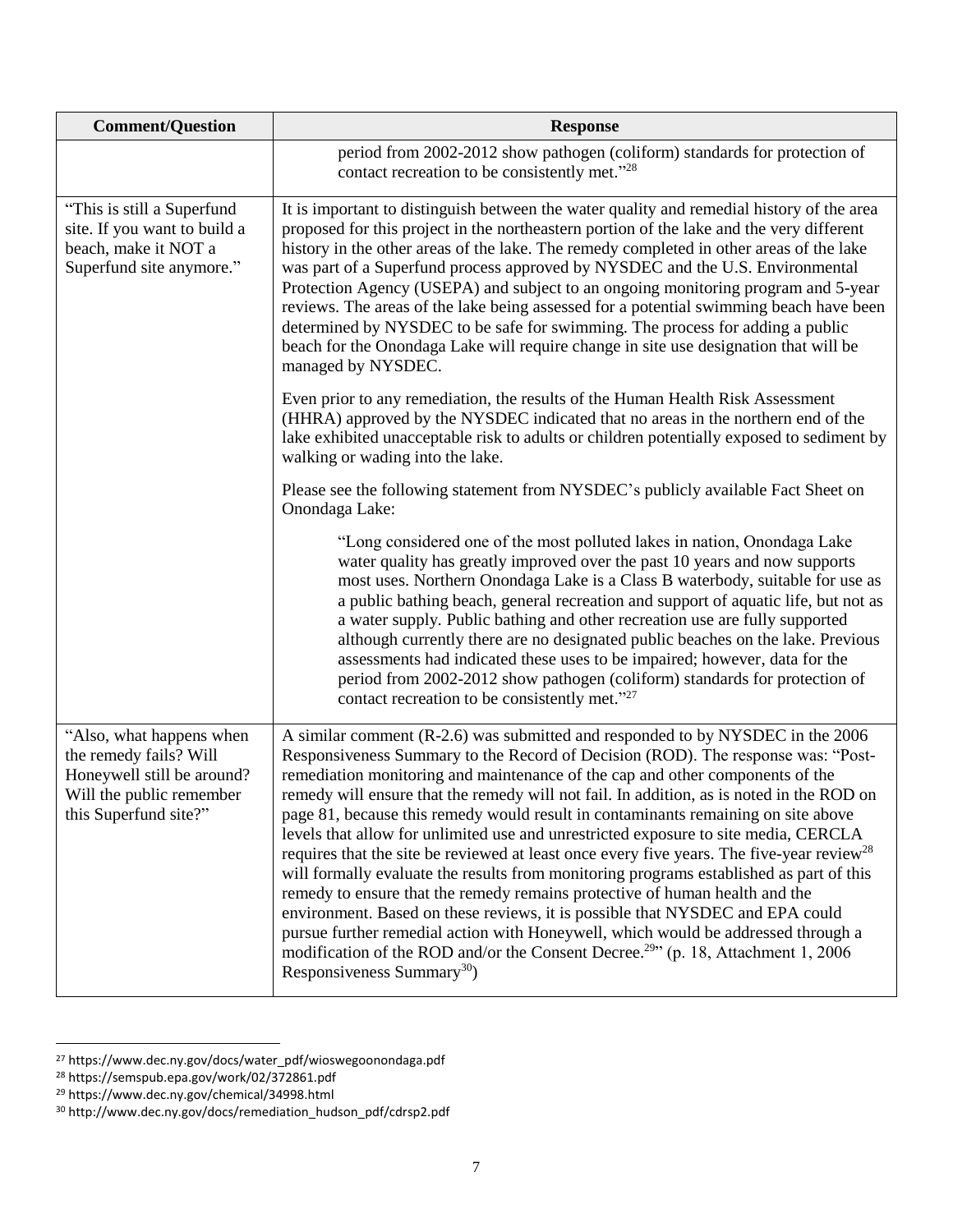| <b>Comment/Question</b>                                                                                                                                                                                                                        | <b>Response</b>                                                                                                                                                                                                                                                                                                                                                                                                                                                                                                                                                                                                                                                                                                                                                                                                                                                                                                                                                                                                                                                                                                                                           |  |
|------------------------------------------------------------------------------------------------------------------------------------------------------------------------------------------------------------------------------------------------|-----------------------------------------------------------------------------------------------------------------------------------------------------------------------------------------------------------------------------------------------------------------------------------------------------------------------------------------------------------------------------------------------------------------------------------------------------------------------------------------------------------------------------------------------------------------------------------------------------------------------------------------------------------------------------------------------------------------------------------------------------------------------------------------------------------------------------------------------------------------------------------------------------------------------------------------------------------------------------------------------------------------------------------------------------------------------------------------------------------------------------------------------------------|--|
| "What happens if/when the<br>cap fails?"                                                                                                                                                                                                       | If the cap fails, NYSDEC and USEPA could pursue further remedial action with<br>Honeywell (see the response to the previous comment).                                                                                                                                                                                                                                                                                                                                                                                                                                                                                                                                                                                                                                                                                                                                                                                                                                                                                                                                                                                                                     |  |
| "Restoration goal should be<br>to restore natural ecosystem<br>(fish species and abundance<br>rather than focusing on<br>human recreational use)."                                                                                             | There are currently projects being implemented around Onondaga Lake which are<br>focused on ecological restoration and are being funded by Honeywell, in partnership<br>with Onondaga County, through the Natural Resources Damages Assessment and<br>Restoration (NRDAR) consent decree. This study is evaluating a potential project, a<br>beach on Onondaga Lake, which would meet restoration goals for the lake that address<br>human recreational use. <sup>31</sup>                                                                                                                                                                                                                                                                                                                                                                                                                                                                                                                                                                                                                                                                                |  |
|                                                                                                                                                                                                                                                | In addition, in the 2005 ROD for the site, NYSDEC noted, "Anticipated recreational<br>uses of the lake include fishing without consumption restrictions and swimming" (p. 27,<br>July 2005 ROD <sup>32</sup> ). Onondaga County is actively working on ecological restoration<br>projects and recreational projects, both of which seek to restore lost uses of Onondaga<br>Lake.                                                                                                                                                                                                                                                                                                                                                                                                                                                                                                                                                                                                                                                                                                                                                                         |  |
| "Honeywell should be<br>required to set up a trust<br>fund to pay for potential<br>future impairments to barrier<br>wall/possibility of a cap<br>failure. Don't want it to<br>become a taxpayer issue to<br>repair/remediate if cap<br>fails." | This comment is outside of the scope of this Feasibility Study. However, a similar<br>comment (R-2.4) was submitted and responded to by NYSDEC in the 2006<br>Responsiveness Summary to the ROD produced by NYSDEC. The response was: "The<br>requirements of Paragraphs 68-73 of the Consent Decree require Honeywell to provide<br>the State with an annual reporting of its financial status and to provide specific financial<br>assurance in the event the State determines that Honeywell is unable to complete the<br>Remedial Program. It should be noted that financial assurance is not routinely required<br>in the context of state cleanup orders, but was considered and included in this Consent<br>Decree in response to public comment on the ROD. The State believes that the<br>provisions of the Consent Decree provide adequate assurances for the completion of the<br>remedial program. Further, should Honeywell fail to maintain adequate funds to<br>complete the cleanup, the state and/or federal Superfunds may be drawn upon to<br>complete the cleanup." (p. 17, Attachment 1, 2006 Responsiveness Summary <sup>33</sup> ) |  |
| "Does capping sediment<br>keep it from being a<br>potential issue for<br>swimmers?"                                                                                                                                                            | The options for the swimming beach are only located in areas that were not required to<br>be capped as part of the remediation program. Based on results of the HHRA approved<br>by NYSDEC, the northern basin of the lake does not exhibit unacceptable risk to adults<br>or children potentially exposed to sediment by walking or wading into the lake.                                                                                                                                                                                                                                                                                                                                                                                                                                                                                                                                                                                                                                                                                                                                                                                                |  |
| "There has not been<br>adequate sediment sampling<br>to prove the areas under<br>consideration are safe."                                                                                                                                      | The NYSDEC- and USEPA-approved all work plans for the frequency and justification<br>for sediment sampling used in the 2005 Lake Bottom Remedial Investigation (RI). This<br>process included the potential of the Class B waters being considered for a public<br>bathing beach with recreational activities that include swimming and wading. In<br>addition, the results of the HHRA approved by NYSDEC indicated that no areas in the<br>northern basin of Onondaga Lake exhibited unacceptable risk to children or adults<br>potentially exposed to sediment by swimming, walking or wading in the lake.                                                                                                                                                                                                                                                                                                                                                                                                                                                                                                                                             |  |
| "Could there be contaminant<br>transfer to northern end of<br>lake?"                                                                                                                                                                           | Remediation has addressed contamination in the lake. This includes the south and north<br>basin. Please see previous answers regarding the integrity of the lake bottom cap.                                                                                                                                                                                                                                                                                                                                                                                                                                                                                                                                                                                                                                                                                                                                                                                                                                                                                                                                                                              |  |

l <sup>31</sup> https://www.fws.gov/northeast/nyfo/ec/files/onondaga/US%20FWS%20Fact%20Sheet-December%202018.pdf

<sup>32</sup> http://www.dec.ny.gov/docs/remediation\_hudson\_pdf/onondagalakerod.pdf

<sup>33</sup> http://www.dec.ny.gov/docs/remediation\_hudson\_pdf/cdrsp2.pdf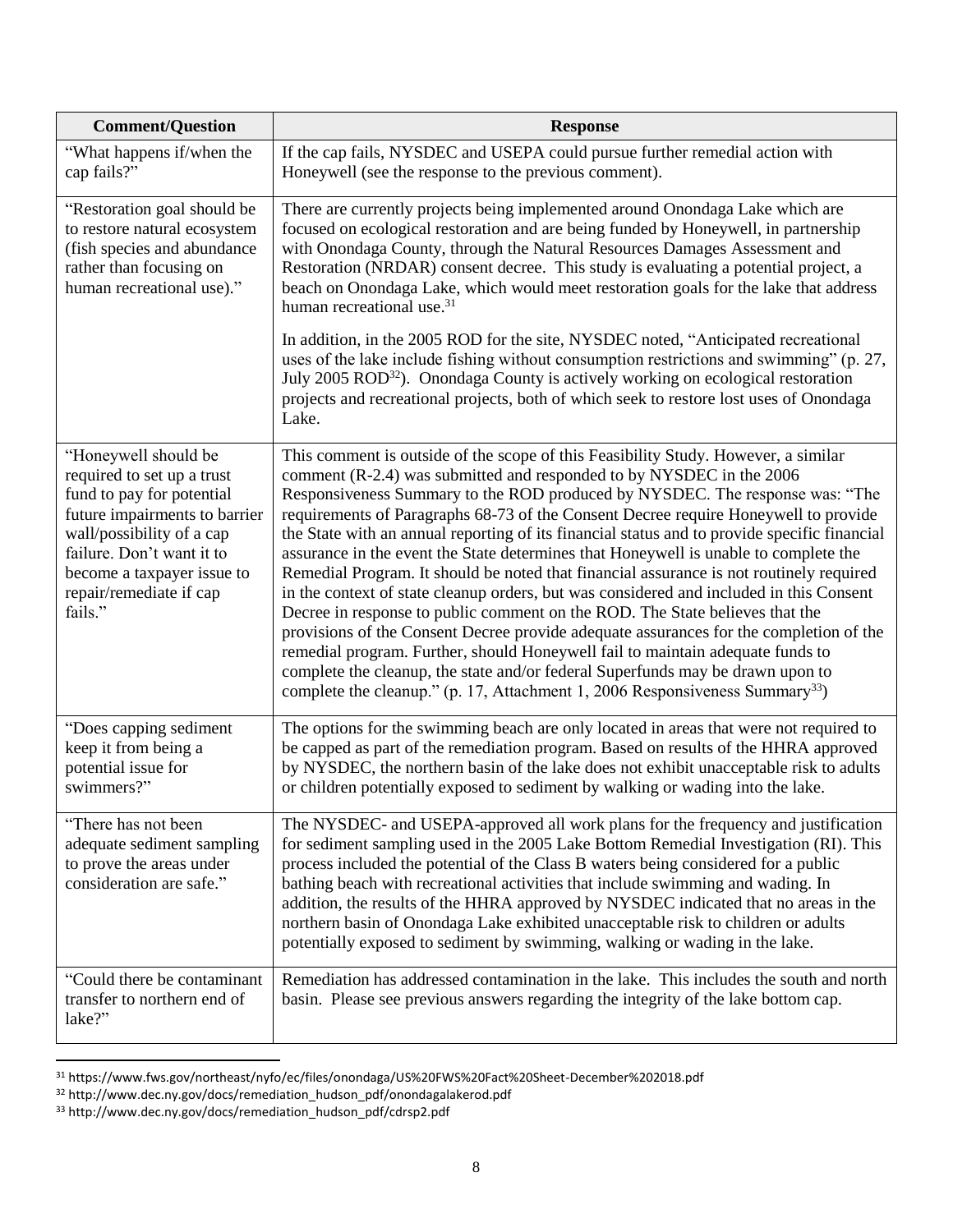| <b>Comment/Question</b>                                                                                                                           | <b>Response</b>                                                                                                                                                                                                                                                                                                                                                                                                                                                                                                                                                                                                                                                                                                                                                                                                                                                                                                                                                                |
|---------------------------------------------------------------------------------------------------------------------------------------------------|--------------------------------------------------------------------------------------------------------------------------------------------------------------------------------------------------------------------------------------------------------------------------------------------------------------------------------------------------------------------------------------------------------------------------------------------------------------------------------------------------------------------------------------------------------------------------------------------------------------------------------------------------------------------------------------------------------------------------------------------------------------------------------------------------------------------------------------------------------------------------------------------------------------------------------------------------------------------------------|
| "What happens during times"<br>of high-water flow/levels?                                                                                         | Representatives from Onondaga County will determine when it may be appropriate to<br>close the beach during high water levels.                                                                                                                                                                                                                                                                                                                                                                                                                                                                                                                                                                                                                                                                                                                                                                                                                                                 |
| Does contaminated sediment<br>move towards Willow<br>Bay?"                                                                                        | Please see the prior answer regarding sediment migration.                                                                                                                                                                                                                                                                                                                                                                                                                                                                                                                                                                                                                                                                                                                                                                                                                                                                                                                      |
| "Need to discuss potential<br>public health impacts of<br>sediment quality, not just<br>water quality."                                           | The results of the HHRA approved by NYSDEC indicated that no areas in the northern<br>basin of Onondaga Lake exhibited unacceptable risk to adults or children potentially<br>exposed to sediment by walking or wading into the lake. As a result, the sediment<br>concentrations were not a key consideration for the selection of the beach location since<br>each of the options are in the northern basin.                                                                                                                                                                                                                                                                                                                                                                                                                                                                                                                                                                 |
| "What happens if the<br>sediments are stirred up by<br>the activity in the area, is<br>there potential for new<br>threats to public health?"      | The results of the HHRA approved by NYSDEC indicated that no areas in the northern<br>basin of Onondaga Lake exhibited unacceptable risk to adults or children potentially<br>exposed to sediment by walking or wading into the lake. As a result, the sediment<br>concentrations were not a key consideration for the selection of the beach location since<br>each of the options are in the northern basin. The Remedial Investigation, which<br>provided the data used in the exposure scenarios within the HHRA, used sediment<br>depths of 0-3 feel for "surface sediment" so the stirring up of sediment has been<br>addressed in the HHRA.                                                                                                                                                                                                                                                                                                                             |
| "What about the impacts<br>from Metro Treatment Plant<br>outflow?"                                                                                | Under the ACJ, Onondaga County invested in improvements and upgrades to the<br>Onondaga County Metro Wastewater Treatment Plant, the elimination and/or reduction<br>of the impacts of the combined sewer overflows on the lake and its tributaries through<br>programs like Save the Rail, and a lake and tributary AMP designed to evaluate the<br>impacts of the improvement projects on the water quality of the lake and tributary<br>streams. These improvements in water quality due to Metro Wastewater Treatment<br>Plant upgrades, paired with remediation by Honeywell, have allowed Onondaga Lake to<br>be designated as safe for swimming by New York State Regulations. <sup>34</sup><br>As previously noted, Onondaga Lake has met water quality standards continuously, in<br>the north basin, for the last decade. In addition, just as with any other County beach, a<br>beach on Onondaga Lake will be subject to regular sampling as proscribed by the New |
| "The water quality data is<br>conducive to a bathing<br>beach. How will you<br>separate the discussion<br>between water quality and<br>sediment?" | York State Department of Health.<br>The results of the HHRA approved by NYSDEC indicated that no areas in the northern<br>basin of Onondaga Lake exhibited unacceptable risk to adults or children potentially<br>exposed to sediment by walking or wading into the lake. As a result, the sediment<br>concentrations were not a key consideration for the selection of the beach location since<br>each of the options are in the northern basin. Water quality has improved so much that<br>Onondaga Lake's north basin has met NYSDOH standards for public bathing for ten<br>years straight. It is our hope that providing this information will help address these<br>concerns.                                                                                                                                                                                                                                                                                           |

 $\overline{a}$ <sup>34</sup> http://static.ongov.net/WEP/AMP/2017\_AMPREPORT/AMPReport\_2017.pdf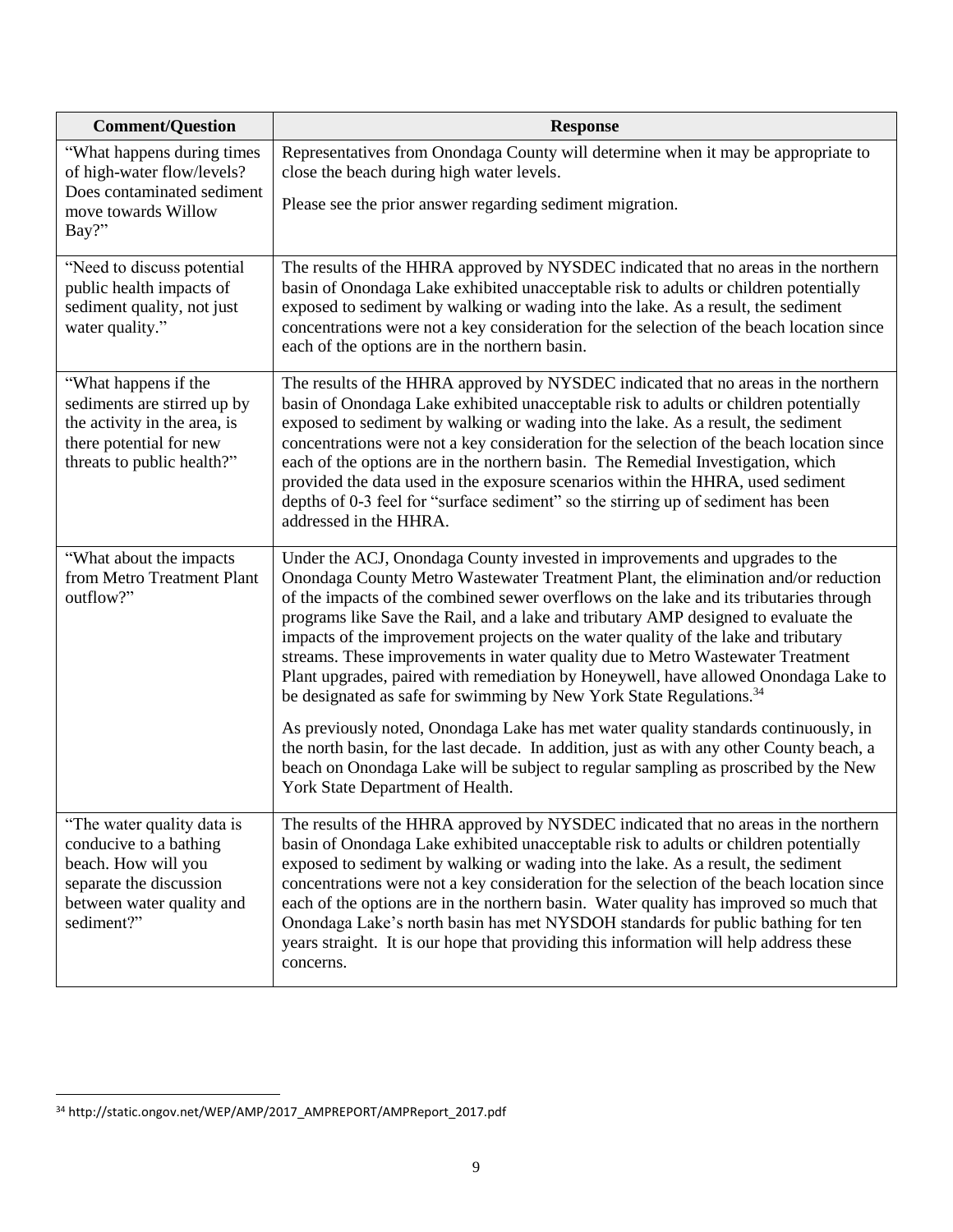| <b>Comment/Question</b>                                                                                                                                                                                                 | <b>Response</b>                                                                                                                                                                                                                                                                                                                                                                                                                                                                                                                                                                                                                         |  |
|-------------------------------------------------------------------------------------------------------------------------------------------------------------------------------------------------------------------------|-----------------------------------------------------------------------------------------------------------------------------------------------------------------------------------------------------------------------------------------------------------------------------------------------------------------------------------------------------------------------------------------------------------------------------------------------------------------------------------------------------------------------------------------------------------------------------------------------------------------------------------------|--|
| "I appreciate the abundance<br>of water quality data from<br>the many decades of<br>research on our little lake.<br>We don't need more data to<br>know the water is<br>swimmable. Can't wait to<br>swim at Willow Bay." | The County appreciates the acknowledgement of Ambient Monitoring Program (AMP)<br>and hopes those who are able can help engage the community in this new reality of a<br>swimmable portion of Onondaga Lake.                                                                                                                                                                                                                                                                                                                                                                                                                            |  |
|                                                                                                                                                                                                                         | <b>Topic: Site Selection Matrix</b>                                                                                                                                                                                                                                                                                                                                                                                                                                                                                                                                                                                                     |  |
| "Were the categories used in<br>the Matrix used for Site<br>Selection weighted?"                                                                                                                                        | Yes, the categories in the matrix were weighted using a point system for each criterion.                                                                                                                                                                                                                                                                                                                                                                                                                                                                                                                                                |  |
| "Why is Sediment Quality"<br>not included in the Matrix<br>used for Site Selection?"                                                                                                                                    | The results of the HHRA approved by NYSDEC indicated that no areas in the northern<br>basin of Onondaga Lake exhibited unacceptable risk to children or adults potentially<br>exposed to sediment by walking or wading into the lake. <sup>35</sup> As a result, the sediment<br>concentrations were not a key consideration for selection of the beach location since<br>each of the options are located in the northern basin.                                                                                                                                                                                                        |  |
|                                                                                                                                                                                                                         | In addition, the proposed sand layer will reduce any potential for direct contact with the<br>underlying sediments that the regulatory agency already stated did not pose<br>unacceptable risk from dermal contact. Note that this sandy material is typical for public<br>beaches in New York State. The placement of this material is focused on creating an<br>enjoyable beach experience; the long-term stability of the sandy substrate is not<br>required as a health and safety measure for people using the beach. An appropriate<br>maintenance schedule for sand replenishment will be considered during the design<br>phase. |  |
| "How large would the beach"<br>be?"                                                                                                                                                                                     | The final footprint of proposed beach will be presented in the Site Design shared at and<br>made public after the third public meeting. Please see the Project Boundary Map for the<br>preliminary estimate size and location of the proposed site at Willow Bay.                                                                                                                                                                                                                                                                                                                                                                       |  |

<sup>35</sup> https://www.dec.ny.gov/docs/remediation\_hudson\_pdf/onondagalakerod.pdf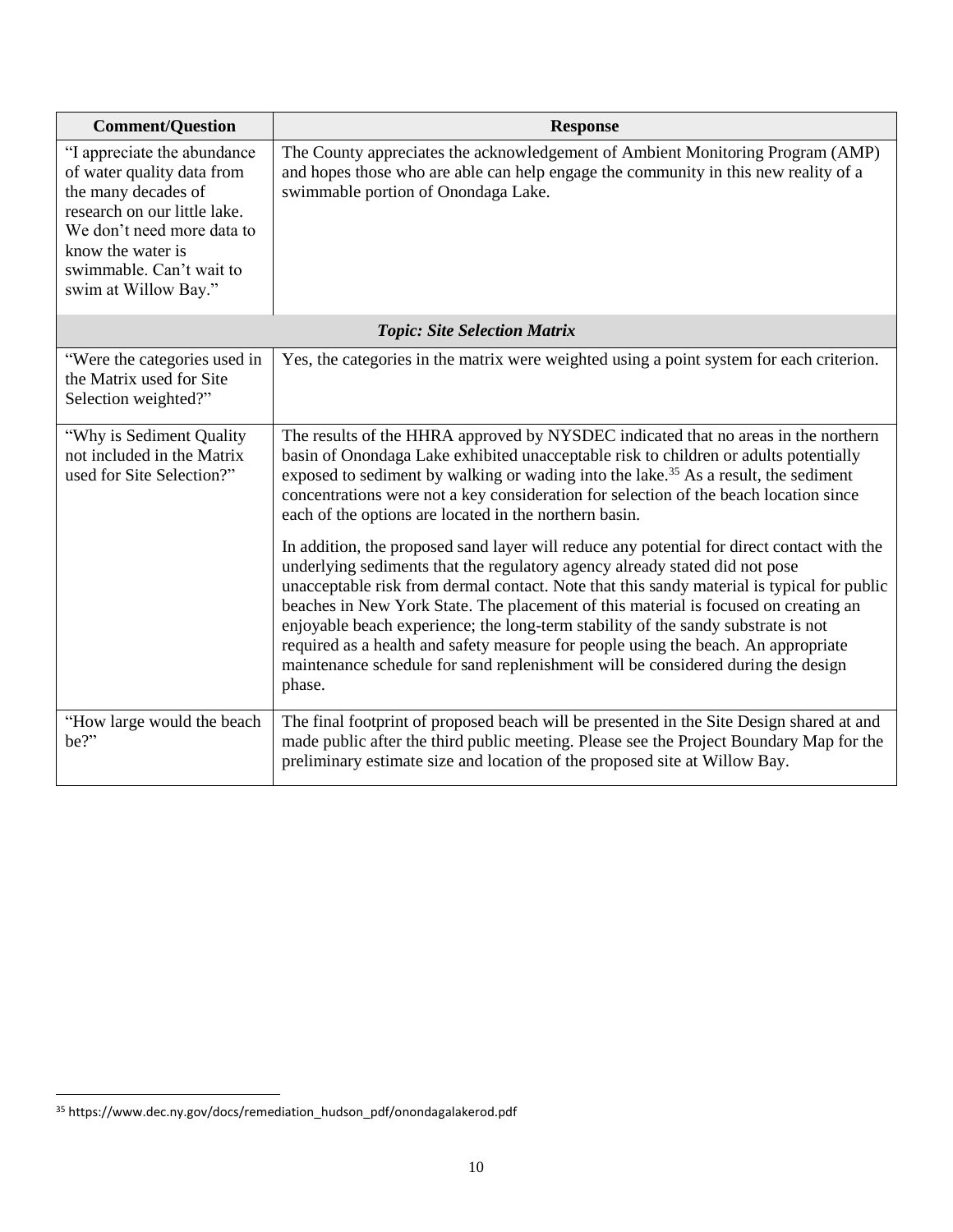| <b>Comment/Question</b>                                                                                                                                       | <b>Response</b>                                                                                                                                                                                                                                                                                                                                                                                                                                                                                                                                                                                                                                                                                                                                                                                                            |
|---------------------------------------------------------------------------------------------------------------------------------------------------------------|----------------------------------------------------------------------------------------------------------------------------------------------------------------------------------------------------------------------------------------------------------------------------------------------------------------------------------------------------------------------------------------------------------------------------------------------------------------------------------------------------------------------------------------------------------------------------------------------------------------------------------------------------------------------------------------------------------------------------------------------------------------------------------------------------------------------------|
| "I like the idea of a Willow<br>Bay Beach, but have several<br>concerns: what about the<br>seaweed and the wake from<br>the powerboats entering the<br>lake?" | Wind and Wake Energy—Wind/wake energy were a part of the site matrix and have<br>been considered in the site selection from the beginning of the study and will be<br>continued to be addressed and mitigated in the final design. Willow Bay, the site<br>selected for design, currently has rock jetties that extend out from the Seneca River<br>Outlet that naturally help to protect Willow Bay from wind-generated waves from the<br>prevailing wind directions (from the west and northwest). These rock jetties also protect<br>the site from boat wakes as boats enter and leave Onondaga Lake into Seneca River.<br>The two other potential sites, Willow Bay 1B and Bloody Brook, are both subject to<br>wind-generated waves from prevailing westerly winds and do not have an existing<br>protective barrier. |
|                                                                                                                                                               | <b>Seaweed—Like most lakes in this area, nearshore areas of Onondaga Lake support</b><br>growth of rooted aquatic plants (macrophytes, or weeds) referred to as submerged<br>aquatic vegetation. Currently, the abundance of these plants is relatively low and would<br>not interfere with recreational enjoyment. Submerged aquatic vegetation, and the<br>maintenance of, will be addressed in the Feasibility Study part of operations and<br>maintenance by Onondaga County Parks. Plans include the addition of a sand layer to<br>create more enjoyable beach recreation. This additional sand substrate will reduce the<br>habitat for weed growth. Currently, lake bottom sediments at this site consist of shell<br>fragments, sands, and gravelly materials that extend upwards along shoreline.                |
| "Proximity to I-90?"                                                                                                                                          | Potential noise issues will be assessed and addressed in the Feasibility Study. The<br>general areas of the park being evaluated for a beach are already open to other<br>recreational uses (e.g., Willow Bay kayak rentals, shelters, and picnic areas <sup>36</sup> ). It is not<br>anticipated that noise from the Thruway would have a significant impact on the siting or<br>operation of the beach. Noise from the Thruway is currently buffered by tree cover, and<br>it may be recommended that this buffer is maintained or enhanced within the Feasibility<br>Study and design work. The County plans to maintain the trees on site, which will also<br>continue to reduce the noise pollution in this area of the lakeshore.                                                                                    |
|                                                                                                                                                               | <b>Topic: Parks Maintenance and Operations</b>                                                                                                                                                                                                                                                                                                                                                                                                                                                                                                                                                                                                                                                                                                                                                                             |
| "The park is currently free<br>to use, and I support a beach<br>unless there is an admission<br>fee."                                                         | It is anticipated that there will be no fee for using the beach.                                                                                                                                                                                                                                                                                                                                                                                                                                                                                                                                                                                                                                                                                                                                                           |
| "What will the beach cost"<br>and who will pay for it?"                                                                                                       | The estimated cost of a beach will be presented as part of the third public meeting.<br>There are no funds allocated for the construction of a beach on Onondaga Lake. This<br>study will provide further information to facilitate community dialog about potential<br>recreational uses of Onondaga Lake.                                                                                                                                                                                                                                                                                                                                                                                                                                                                                                                |
| "Will it [a beach] be<br>accessible? Will there be<br>public transportation?"                                                                                 | Any facilities or infrastructure constructed will be fully accessible in accordance with<br>Americans with Disabilities Act (ADA) guidelines. Public transportation options will<br>be assessed based on demand, however, it is the goal of the County to have public<br>assets be accessible to public transportation options.                                                                                                                                                                                                                                                                                                                                                                                                                                                                                            |

<sup>36</sup> http://www.ongov.net/environment/images/ContextMap.jpg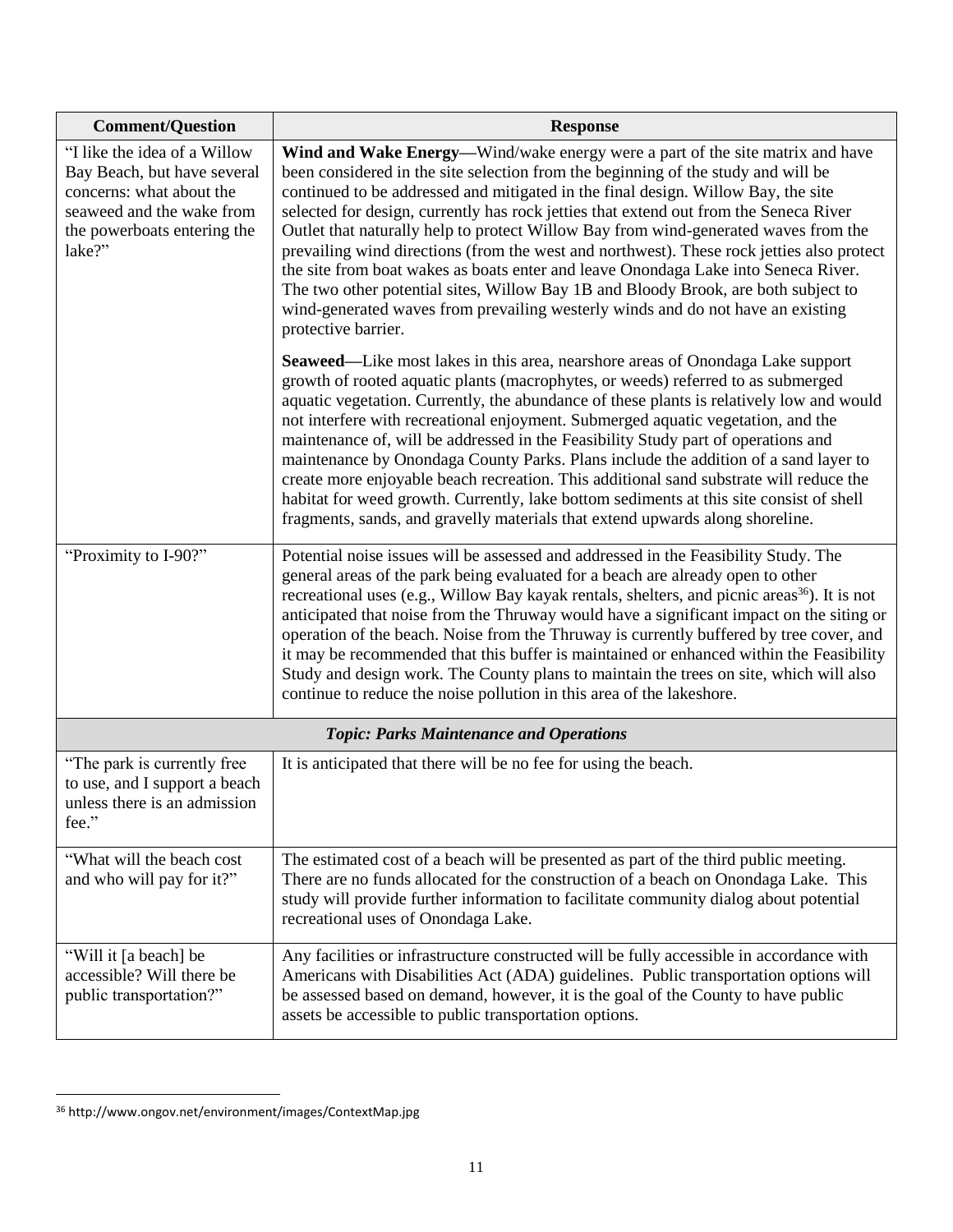| <b>Comment/Question</b>                                                                                                               | <b>Response</b>                                                                                                                                                                                                                                                                                                                                                                                                                                                                                                                                                                                                                                                                                                                                            |  |
|---------------------------------------------------------------------------------------------------------------------------------------|------------------------------------------------------------------------------------------------------------------------------------------------------------------------------------------------------------------------------------------------------------------------------------------------------------------------------------------------------------------------------------------------------------------------------------------------------------------------------------------------------------------------------------------------------------------------------------------------------------------------------------------------------------------------------------------------------------------------------------------------------------|--|
| "Parking volume capacity?"                                                                                                            | The Feasibility Study inventoried existing parking space and traffic patterns at the three<br>potential sites and evaluated the need for additional parking and traffic pattern<br>adjustments based on attendance projections. This analysis and design will ensure safe<br>parking and traffic patterns for the projected attendance with minimal alterations to the<br>existing infrastructure. The results will be presented in the final design for Willow Bay<br>(Site 1A) at the third public meeting and will be posted to the project webpage.                                                                                                                                                                                                    |  |
| "What will the impact of a<br>beach have on existing park<br>uses and users? Will existing<br>amenities at Willow Bay be<br>changed?" | It is the County's goal to maintain mature trees and utilize existing infrastructure where<br>possible. Existing amenities to remain include picnic tables and grills in the Willow Bay<br>Area. Onondaga County Parks is the entity that currently maintains grills and picnic<br>tables in the Willow Bay Picnic Area; these amenities and others associated with a<br>beach would continue to be maintained by Onondaga County Parks. In addition, current<br>trails and amenities in the area will be maintained.                                                                                                                                                                                                                                      |  |
| "Interested in maintaining<br>boating rental areas for<br>current area."                                                              | Kayak and boat rentals will continue to be available at Willow Bay so long as a vendor<br>choses to utilize the availability of the site. It is the County's goal to maintain existing<br>infrastructure as possible, including the boat and kayak rentals, if a beach is constructed<br>in the Willow Bay Area. Public responses from the online survey also indicate a strong,<br>continued interest for these rentals in the Willow Bay Area if the beach is approved, and<br>the Site Design will take this into account.                                                                                                                                                                                                                              |  |
| "More traffic/crowding in<br>area given projected 31,000<br>new visitors?"                                                            | Regarding the concerns of overcrowding based on the 31,000 projected visitors to a<br>beach on Onondaga Lake, this number reflects the number of users throughout the<br>summer season and does not reflect an anticipated number of users for a given day. The<br>Feasibility Study used survey responses, existing and projected usage, and parking<br>capacities to estimate necessary parking spots and traffic flows to accommodate more<br>users at Willow Bay. This will be presented in the final design shared at the third public<br>meeting. Onondaga County Parks will use the numbers presented in the Feasibility<br>Study to ensure traffic patterns and parking spaces are designed and constructed to<br>maximize safety and convenience. |  |
| "How will the beach<br>swimmers share space with<br>boaters and anglers?"                                                             | Preliminary renderings show that swimming will not extend into the lake's outlet to the<br>Seneca River. As with all County Parks swimming beaches, swimming areas will be<br>clearly marked and/or roped off to prevent those swimming/wading in the lake from<br>entering waters where watercrafts are in use or anglers are active. This visible<br>delineation of the swimming area will also be coupled with signage to prevent anglers<br>from casting their lines into the Willow Bay swimming/wading area. These safety<br>features will be included and shown on the Site Design presented at third public<br>meeting.                                                                                                                            |  |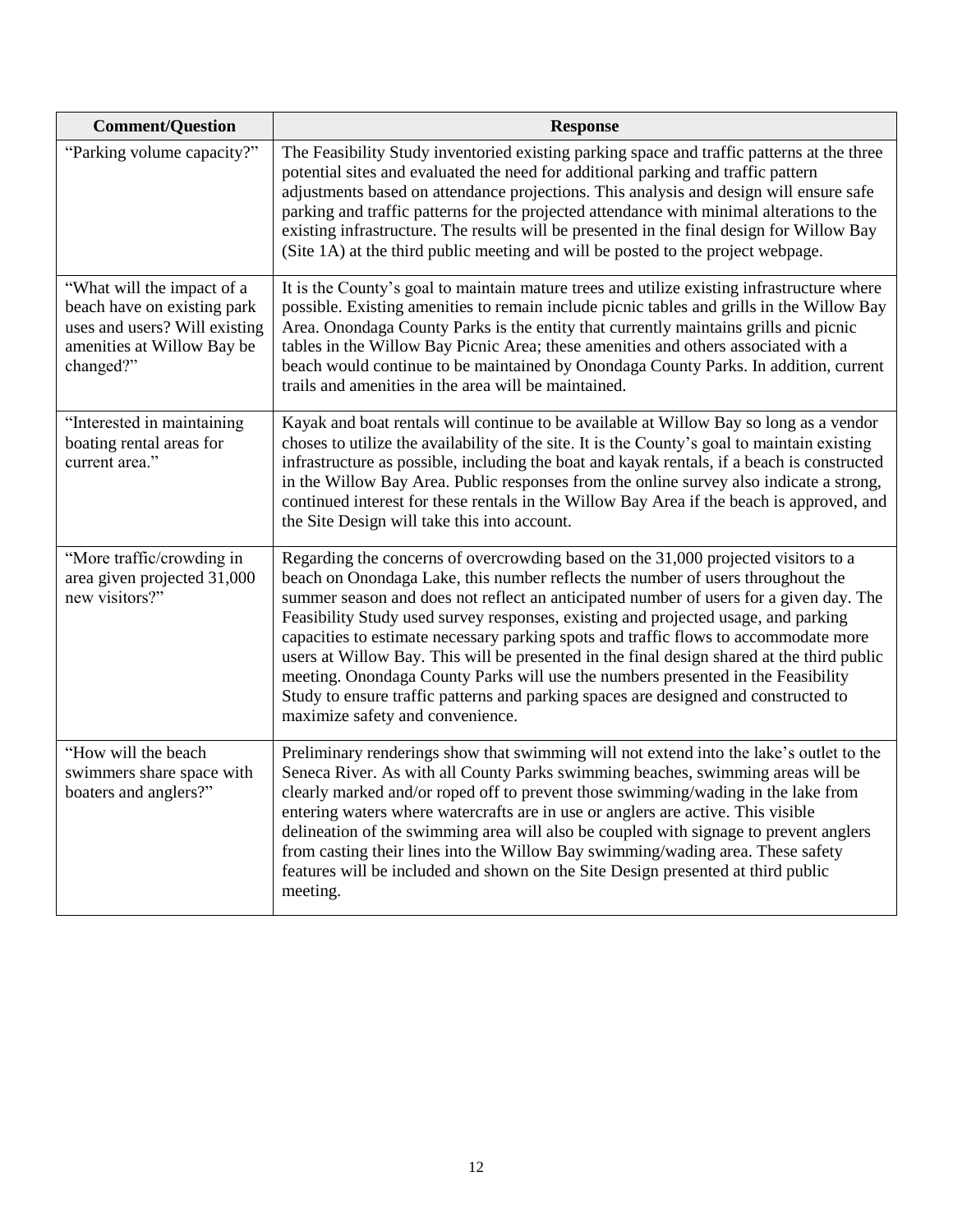# **APPENDICES**

# **Appendix A: Sign-In Sheets**

| <b>NAME</b>                  | <b>ORGANIZATION / AFFILIATION</b> | <b>EMAIL</b> | <b>ZIP CODE</b> |
|------------------------------|-----------------------------------|--------------|-----------------|
| Holly<br>Granat              | Citizen                           |              | 13088           |
| GARR<br>KLINK                | C1112en                           |              | 13080           |
| 5H <sub>the</sub>            | Grunde, Audubin                   |              | 13008           |
| Dori Joiker                  | Onondaga Audubon                  |              | 13215           |
| Joe Delor                    | Livenpal Village Resident         |              | 1308            |
| Janaki Surjodevara           | Ono relaga County w 8             |              | 13200           |
| in Lowsery                   | ONONDAGA (TY<br>ARKS              |              | OV ner<br>13215 |
| Sed Wash                     | Onondaga County                   |              | 13021           |
| ATHLEEN BERTICH              | CRY RPSB                          |              | 13202           |
| DEE KLEEB                    | Foras                             |              | 13205           |
| MARY<br>$K(\theta + \theta)$ | 25122N                            |              | 13204           |
| Elaine Denton                | citizen                           |              | cm 130          |
| Nathan Antonacci             | Cifize <sub>c</sub>               |              | 13204           |
| Richelle Brown               | Resident                          |              | 13027           |
| RENE WORKMAN                 | C1712EU                           |              | COM 13078       |
| Javeno Schneibe              |                                   |              | 13090           |

| <b>NAME</b>              | <b>ORGANIZATION / AFFILIATION</b>       | <b>EMAIL</b> | <b>ZIP CODE</b>   |
|--------------------------|-----------------------------------------|--------------|-------------------|
| Kaufmon<br>Marianna      | Syr peace council<br>Resident,          |              | 13221<br>$\omega$ |
| peer<br>indsay           | Creating Change Cansulting<br>Kesident. |              | 13210             |
| hurn                     | Resident                                |              | 13090             |
| Nodesia Herrandez        | hesidan                                 |              | 13090             |
| lanie                    |                                         |              | 5063              |
|                          | $\vee$                                  |              | 13206             |
|                          |                                         |              | 13078             |
|                          | EcoCogna                                |              |                   |
| $\mathbb{Z}$<br>$e\nu s$ | colorsic                                |              | 3711              |